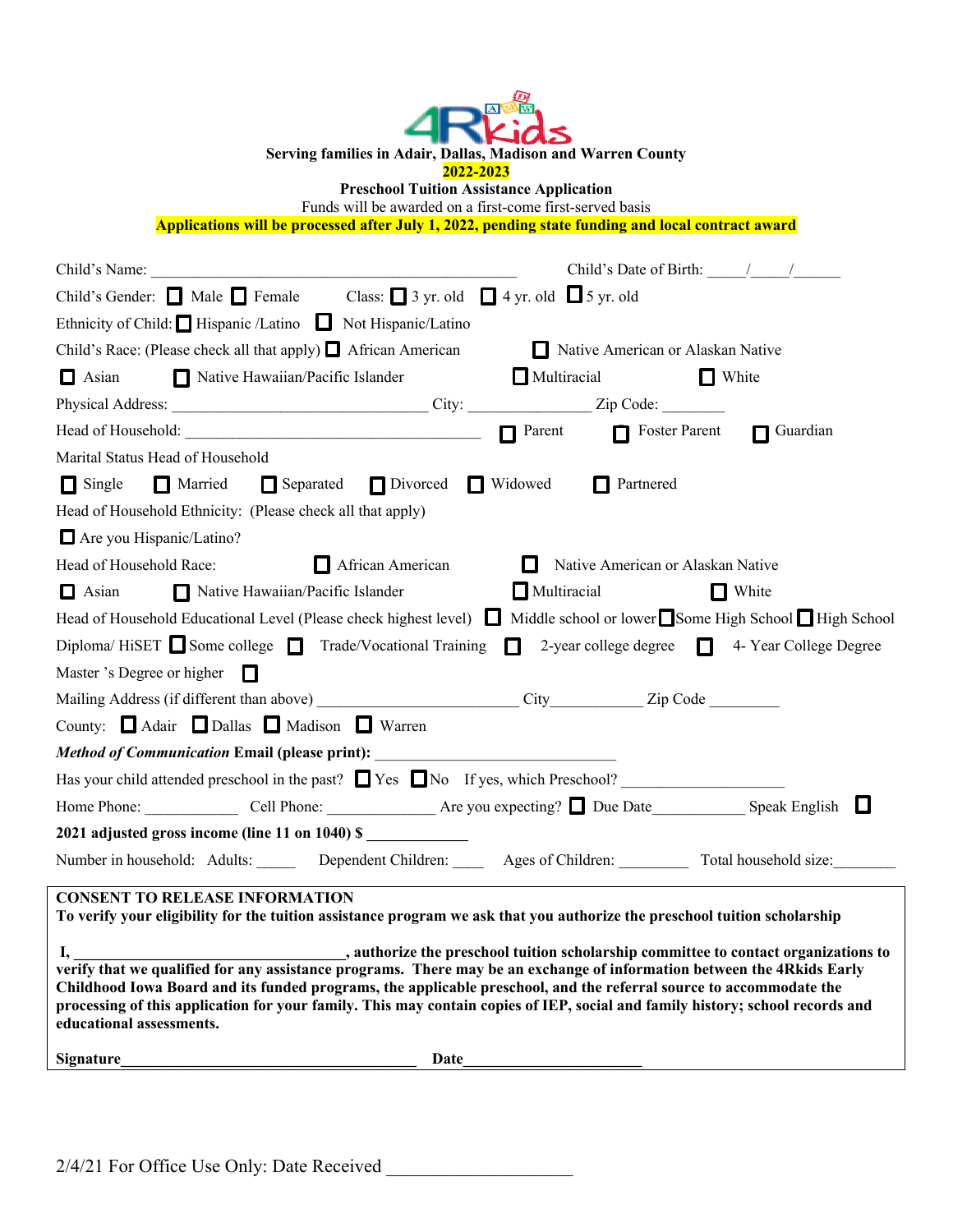#### **Guidelines:**

The scholarships are for families living in *Adair, Dallas, Madison, and Warren* County who are *not* eligible for tuition scholarships through other programs. Early Childhood Iowa scholarships are not to replace other funding. Applications will be accepted until budgeted funds are expended.

- Preschools must meet the guidelines set by the 4Rkid's Early Childhood Iowa Board in order to receive funds.
- Parents are expected to pay a portion of the child's tuition based on a *sliding fee scale***.** Tuition scholarships are confidential between the preschool enrichment coordinator, the family, and the preschool. Parents are responsible for co-payment directly to the program. If the co-payment is not paid, the non-payment preschool policy will be enforced.
- The scholarship application must be received by ISU Extension and Outreach Dallas County *by the 15<sup>th</sup> of the month* for tuition to be considered for that month of service.
- The family and the preschool will be notified of the outcome of the application.
- Children in foster care are automatically eligible for tuition assistance at 90%. An application must be submitted; however, no income verification is required.
- *Scholarships do not pay for wrap-around childcare, meals or transportation***.**

**Sliding Fee Scale** - Income Eligibility Guidelines:\*

| <b>Family Size</b> | 90% Tuition Scholarship |                          |             | 80% Tuition Scholarship |  |          | 70% Tuition Scholarship |                          |          | 60% Tuition Scholarship |                |           |
|--------------------|-------------------------|--------------------------|-------------|-------------------------|--|----------|-------------------------|--------------------------|----------|-------------------------|----------------|-----------|
| $\mathbf{2}$       | \$23,803                | $\overline{\phantom{a}}$ | \$27,465    | \$27,466                |  | \$30,485 | \$30,486                | $\overline{\phantom{a}}$ | \$36,620 | \$36,621                | $\blacksquare$ | \$41,198  |
| 3                  | \$29,939                | $\overline{\phantom{a}}$ | \$34,545    | \$34,546                |  | \$38,430 | \$38,431                | $\overline{\phantom{0}}$ | \$46,060 | \$46,061                | $\blacksquare$ | \$51,818  |
|                    | \$36,075                | $\overline{\phantom{a}}$ | \$41,625    | \$41,626                |  | \$46,735 | \$46,736                | $\overline{\phantom{a}}$ | \$55,500 | \$55,501                |                | \$62,438  |
| 5                  | \$42,211                | $\blacksquare$           | \$48,705    | \$48,706                |  | \$54,320 | \$54,321                | $\overline{\phantom{0}}$ | \$64,940 | \$64,941                |                | \$73,058  |
| 6                  | \$48,347                | $\overline{\phantom{a}}$ | \$55,785    | \$55,786                |  | \$62,265 | \$62,266                | $\overline{\phantom{0}}$ | \$74,380 | \$74,381                |                | \$83,678  |
|                    | \$54,483                | $\blacksquare$           | \$62,865.00 | \$62,866                |  | \$70,210 | \$70,211                | $\overline{\phantom{0}}$ | \$83,820 | \$83,821                | $\blacksquare$ | \$94,298  |
| 8                  | \$60,619                | $\overline{\phantom{a}}$ | \$69,945    | \$69,946                |  | \$78,155 | \$78,156                | $\blacksquare$           | \$93,260 | \$93,261                | $\blacksquare$ | \$104,918 |

#### **\* Guidelines are based on the 2022 Poverty Guidelines**

# **Programs in which your family participates (check all that apply):**

| $\Box$ Housing Assistance                                 | $\Box$ Energy Assistance                                    | $\square$ WIC                   |
|-----------------------------------------------------------|-------------------------------------------------------------|---------------------------------|
| $\Box$ FIP                                                | $\Box$ Food Assistance                                      | $\Box$ Disability               |
| $\Box$ Child Care Assistance                              | $\Box$ Maternal Child Health Program $\Box$ Social Security |                                 |
| $\Box$ Unemployment                                       | $\Box$ Parents as Teachers                                  | $\Box$ New Parent Program (LSI) |
| Other: Please specify                                     |                                                             |                                 |
| Which describes your child's health coverage (check one)? |                                                             |                                 |

**O** Private **C** Hawk-I **O** Medicaid Amerigroup **C** Medicaid Iowa Total Care C No Insurance  $\Box$  Hawk-I